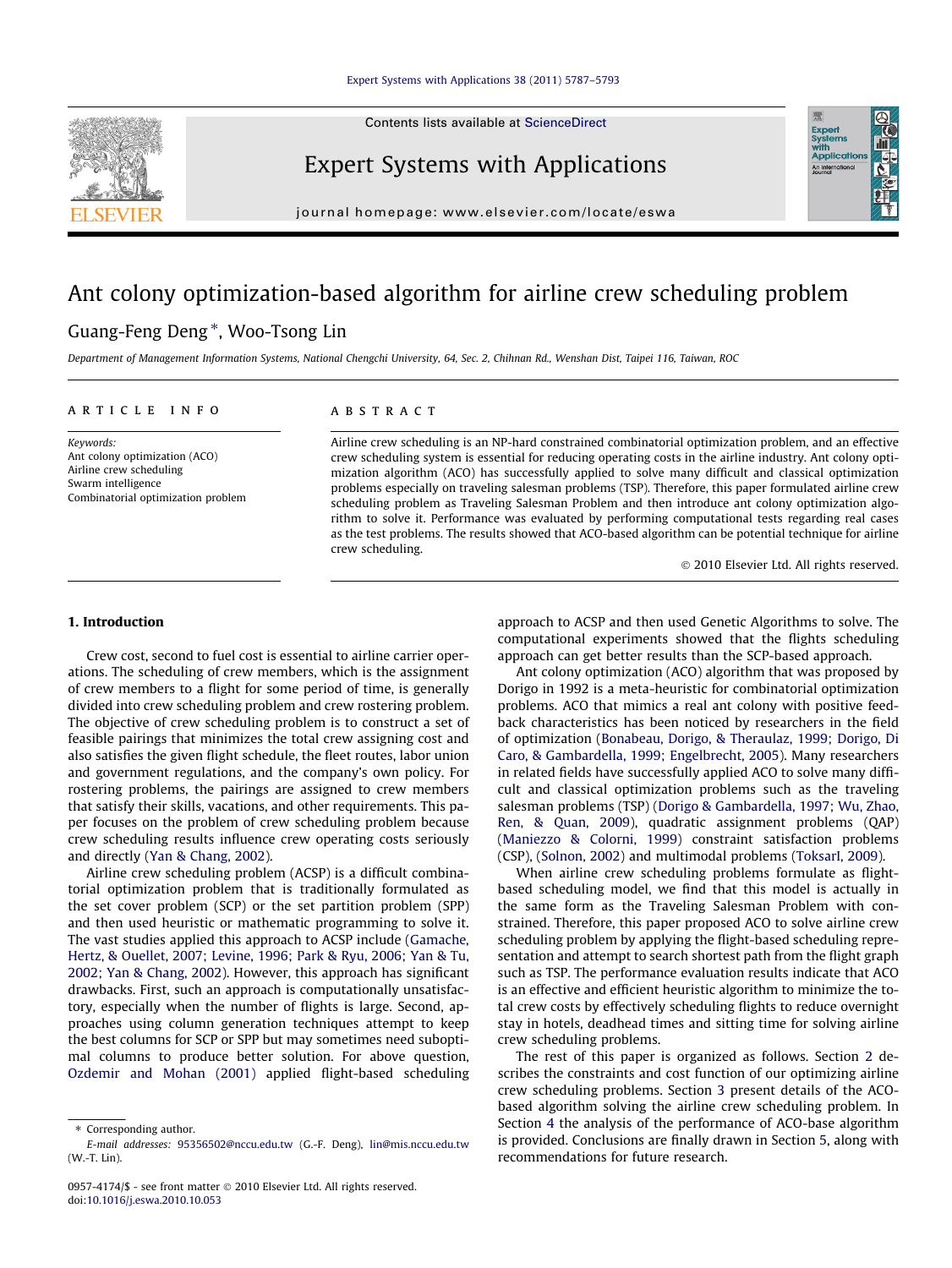### <span id="page-1-0"></span>2. Airline crew scheduling problem

The goal of airline crew scheduling problem is to minimize the total crew costs by effectively scheduling flights to reduce overnight stay in hotels, deadhead times and sitting time to achieve feasible minimum cost of pairing sets. The cost function of ACSP is determined by summing up the payments of three parts, including required pay (minimum payment) for each duty in each pairing (rotation), rest expenses between pairings, and under-utilized time between duties in each pairing. For an airline crew scheduling problem that consists of n flights, m duties and o pairings of duties, the cost function of the ACSP can be defined as follows:

$$
Min \sum_{p=1}^{m} C_{duty\_basic} + C_{extre\_per-diem}^{fly} \cdot \left[ \left( \sum_{i=1}^{n} z_{ip} \cdot T_i^{fly} \right) - T_{paid\_fly}^{min} \right] + \sum_{p=1}^{m} \sum_{q=1}^{m} y_{pq} \cdot \left( C_{rest\_hotel} + C_{per-diem}^{rest} \cdot T_{pq}^{rest} + C_{under-utility} \cdot \left( T_{pq}^{rest} - T_{pq}^{reg\_rest} \right) \right)
$$
\n(2.1)

The cost function components for the pairing sequence assigned to a crew includes:

- (1) Required pay for each duty in each pairing:
	- $C_{duty\_basic}$ : the basic minimum payment for a duty,  $C_{\text{extre\_per-diem}}^{fy}$ : the bonus for overtime flying for each extra minute,  $T_{\text{mid}}^{\text{min}}$  minimum paid flying time in minutes in a duty.  $\sum_{i=1}^{n} Z_{ip} \cdot T_{i}^{\text{fly}}$ : flying time in the duty  $p$ .  $T_{i}^{\text{fly}}$  is the flying time of flight i.  $Z_{ipl}$  is used to check whether flight i is contained in the duty  $p$  of the pairing  $o$  (set to 1) or otherwise  $(set to 0)$
- (2) Rest expenses between pairings:

The rest expenses include hotel and per-diem expenses when crew stays away from his/her domicile.  $T_{pq}^{\text{rest}}$  is the rest time between two consecutive duties p and q, and  $C_{per-diem}^{rest}$ represents the additional pay for each minute of rest time,  $y_{pq}$  is designed to check whether duty q was flown after duty  $p$ , ( $y_{pq}$  = 1) or otherwise ( $y_{pq}$  = 0).  $C_{rest\_hotel}$ : the hotel expense. (3) Under-utilized time between duties in each pairing:

If the length of rest between two duties is longer than the required rest time  $(T_{pq}^{req\_rest})$ , then this under-utility crew time is added.  $C_{under-utility}$ : the loss to the company when one minute of a crew time is wasted.

The ACSP decision rules contain constraints on flying hours, and working and sitting hours for each duty. The decision rules for the ACSP are listed as follows:

- (1) Consecutive city constraint: the next flight must leave from the destination city of the previous flight.
- (2) Flight numbers constraints: these are settings of the maximum flights allowed in a duty  $(N_{\text{duty}}^{\text{max}})$  and the maximum flights allowed in a pairing  $(N_{pairing}^{max})$ .
- (3) Maximum sitting time for a duty: this is a setting of the maximum sitting time between flights  $(T_{\textit{sit}}^{\textit{max}})$ . If a minimum time delay between consecutive flight legs in a duty is larger than  $T_{\text{sit}}^{\text{max}}$ , the crew members must be sent to rest in a hotel.
- (4) Working hour constraint for a duty: the total working time in a duty must be less than the maximum working time in a duty  $(T^{\text{max}}_{\text{duty\_work}})$ :

$$
T_p^{duty\_work} \leqslant T_{duty\_work}^{max} \tag{2.2}
$$

where  $T^{max}_{duty\_work}$ : maximum work time in a duty.  $T^{duty\_work}_{p}$ : working time in a duty. It is calculated as following:

$$
T_p^{duty\_work} = T_{check\_in} + T_{check\_out} + \left(\sum_{i=1}^n \sum_{j=1}^n z_{ipl} \cdot T_i^{fly} + x_{ij} \cdot T_{ij}^{sit}\right)
$$
  

$$
\forall l = 1, 2, 3, ..., o \quad \forall p = 1, 2, 3, ..., m
$$
 (2.3)

(5) Flying hour constraint for a duty: a duty can contain one or more shortly connected flights, but the total flying time in a duty must be less than the maximum flying time in a duty  $(T^{max}_{duty_ffy})$ . The expression is as follows:

$$
\sum_{i=1}^{n} z_{ip} \cdot T_i^{fly} \leq T_{duty, fly}^{\max}
$$
\n
$$
\forall p = 1, 2, 3, ..., m
$$
\n(2.4)

(6) Sitting hour constraints:

 This is a setting of the minimum sitting time (or time delay) between consecutive flights  $(T_{\textit{sit}}^{\text{min}})$ :

$$
T_{ij}^{\text{sit}} \geq T_{\text{sit}}^{\text{min}}
$$
  
\n
$$
\forall x_{ij} = 1 \quad i = 1, 2, 3, ..., n \quad \forall j = 1, 2, 3, ..., n \tag{2.5}
$$

 A cabin crew that is assigned to a duty which is longer than 12 h, must be put to rest for at least 24 consecutive hours. Decision rule for this restriction can be expressed as follows:

$$
T_{pq}^{req\_rest} \geqslant 24 \quad \text{if } T_p^{duty\_work} \geqslant 12 \, \& \, y_{pq} = 1 \tag{2.6}
$$

where  $T_{pq}^{req\_rest}$ : the minimum required rest time between consecutive duty  $p$  and duty  $qA$  cabin crew that is assigned to work for more than 8 h but less than 12 h should be put to rest for at least 12 consecutive hours. The expression is as follows:

$$
T_{pq}^{req\_rest} \geqslant 12 \quad \text{if } T_p^{duty\_work} \geqslant 8 \, \& \, y_{pq} = 1 \tag{2.7}
$$

 A cabin crew that is assigned to a duty period for less than 8 hours should be given a scheduled rest period of at least 8 consecutive hours. The expression is as follows:

$$
T_{pq}^{req\_rest} \geqslant 8 \quad \text{if} \; T_p^{duty\_work} \leqslant 8 \; \& \; y_{pq} = 1 \tag{2.8}
$$

### 3. Ant colony optimization (ACO) for airline crew scheduling

The idea of ACO was inspired by the foraging behavior of ant colonies that find the shortest route between ant's nest and a source of food by exchanging information via pheromone deposited on the trips. This pheromone information is used to guide the route search and let ants cooperate with each other as a whole community to achieve robust behavior capable of finding high quality solutions in a large search space. When applying ACO algorithm to solve combinatorial optimization problems, the main task is to model the problem as the search of the shortest path over a weighted and constraint graph. Then, ants walk though the graph, keep track of promising search routes by laying trails of pheromone, and look for good paths depending on both pheromone trail and some problem-specific local heuristic data.

This section explains details of construction of ACO-based algorithm for solving airline crew scheduling problems systematically. This work formulates the airline crew scheduling problem as a Traveling Salesman Problem (TSP) model by applying flight-based scheduling and builds the shortest path from the flight graph by ACO. After transforming the ACSP into a TSP-type model that uses a flight graph representation, the scheduling problem can then be recognized as the search for the path with minimum cost in a graph that uses flights as nodes of paths, and the connecting edges to conform to the constraints between two consecutive flights. So